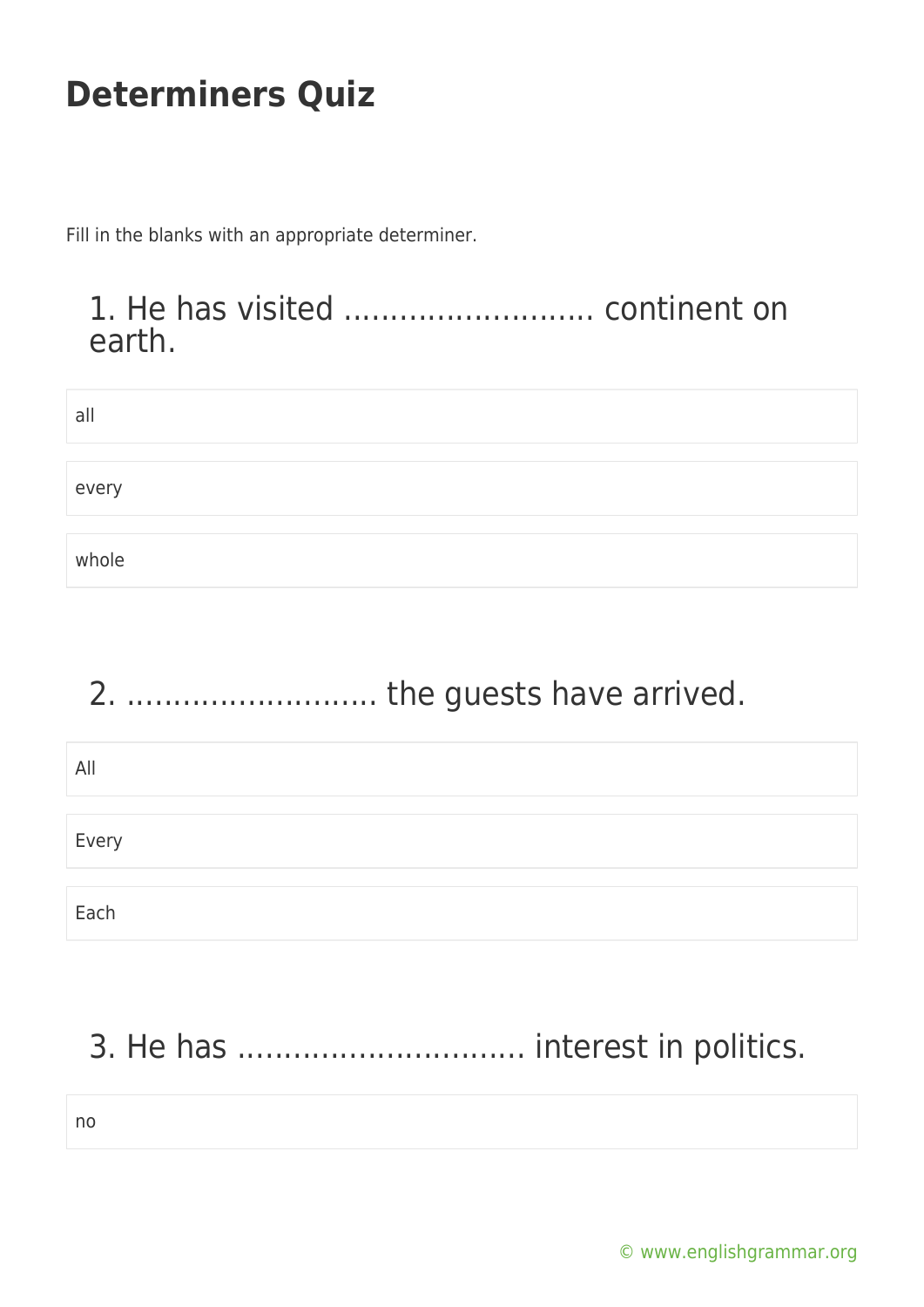| not |  |
|-----|--|
|     |  |
| any |  |

#### 4. We need ................................ people to help us.

| a few    |  |
|----------|--|
|          |  |
| any      |  |
|          |  |
| a little |  |

#### 5. ................................... of my friends are atheists.

| All   |  |  |  |
|-------|--|--|--|
|       |  |  |  |
| Some  |  |  |  |
|       |  |  |  |
| A few |  |  |  |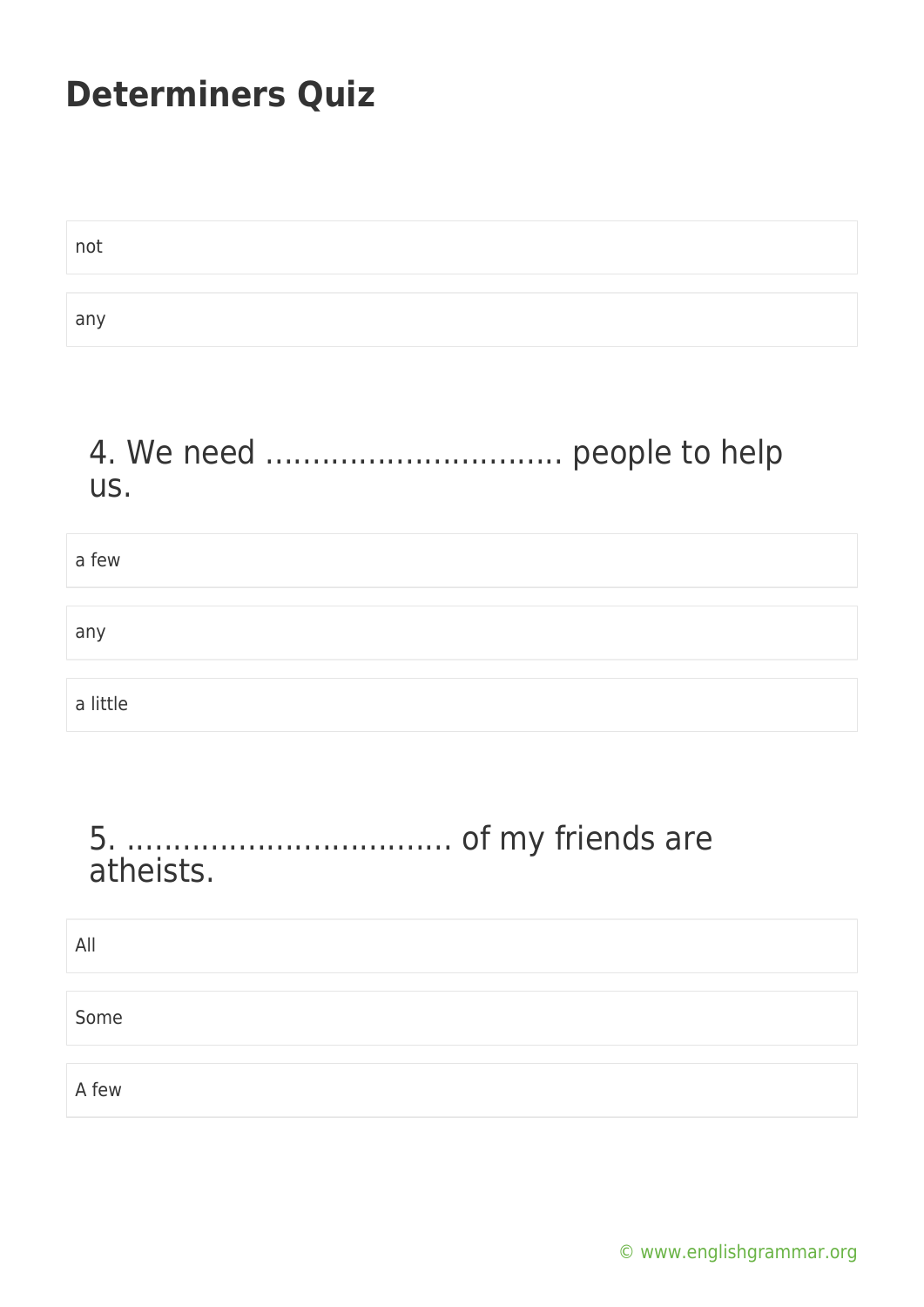All of these

#### 6. ................................. child can solve this puzzle. It is so simple.

Any Some No

## 7. I didn't get .............................. answer correct.

any some few

8. We have ............................... milk left.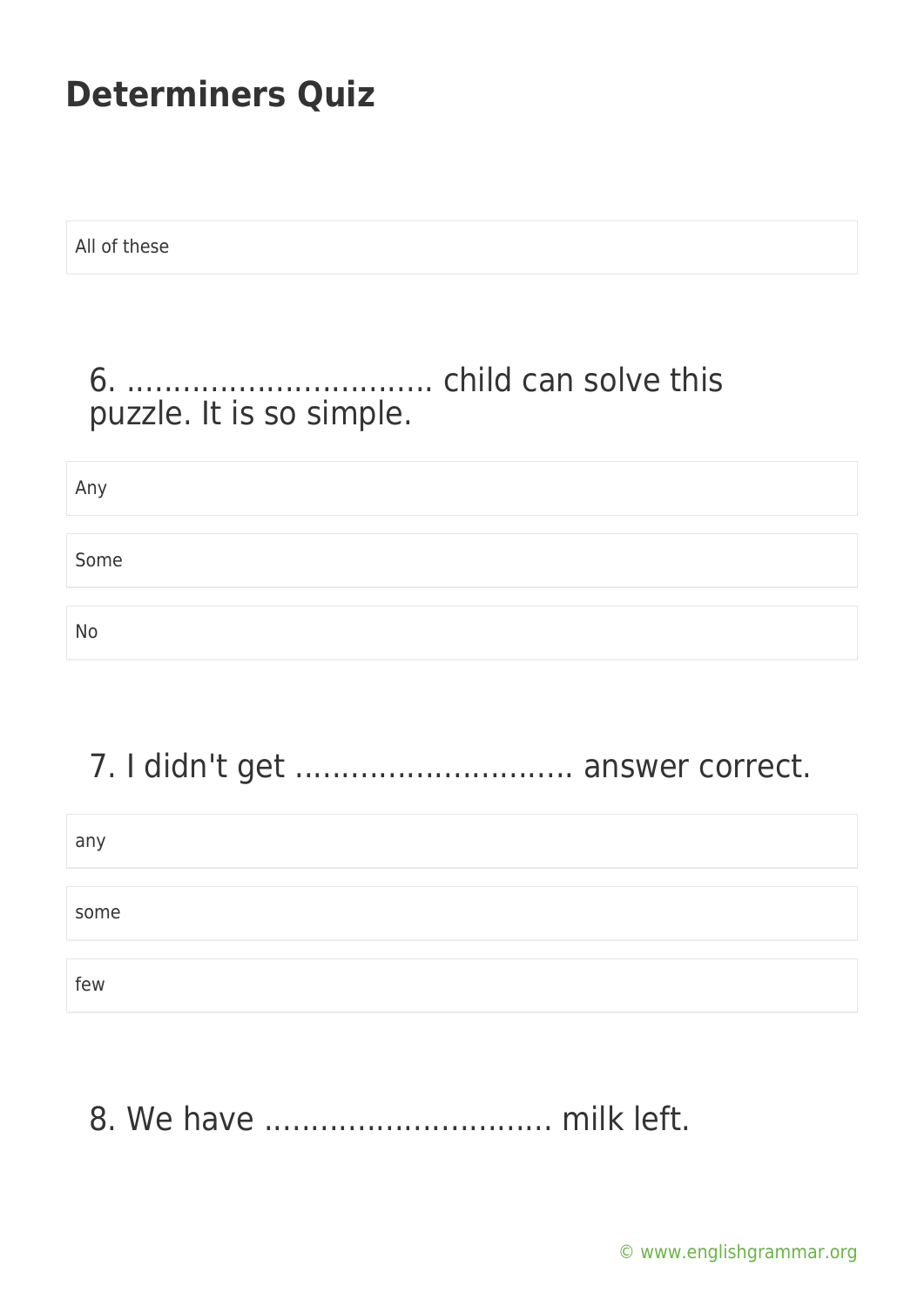Please select 2 correct answers

| little |  |  |
|--------|--|--|
|        |  |  |
| few    |  |  |
|        |  |  |
| some   |  |  |

#### 9. ................................ effort is required to learn a foreign language.

| Many |  |  |  |
|------|--|--|--|
|      |  |  |  |
| Much |  |  |  |
|      |  |  |  |
| Most |  |  |  |

#### 10. .............................. people can speak a foreign language perfectly.

Few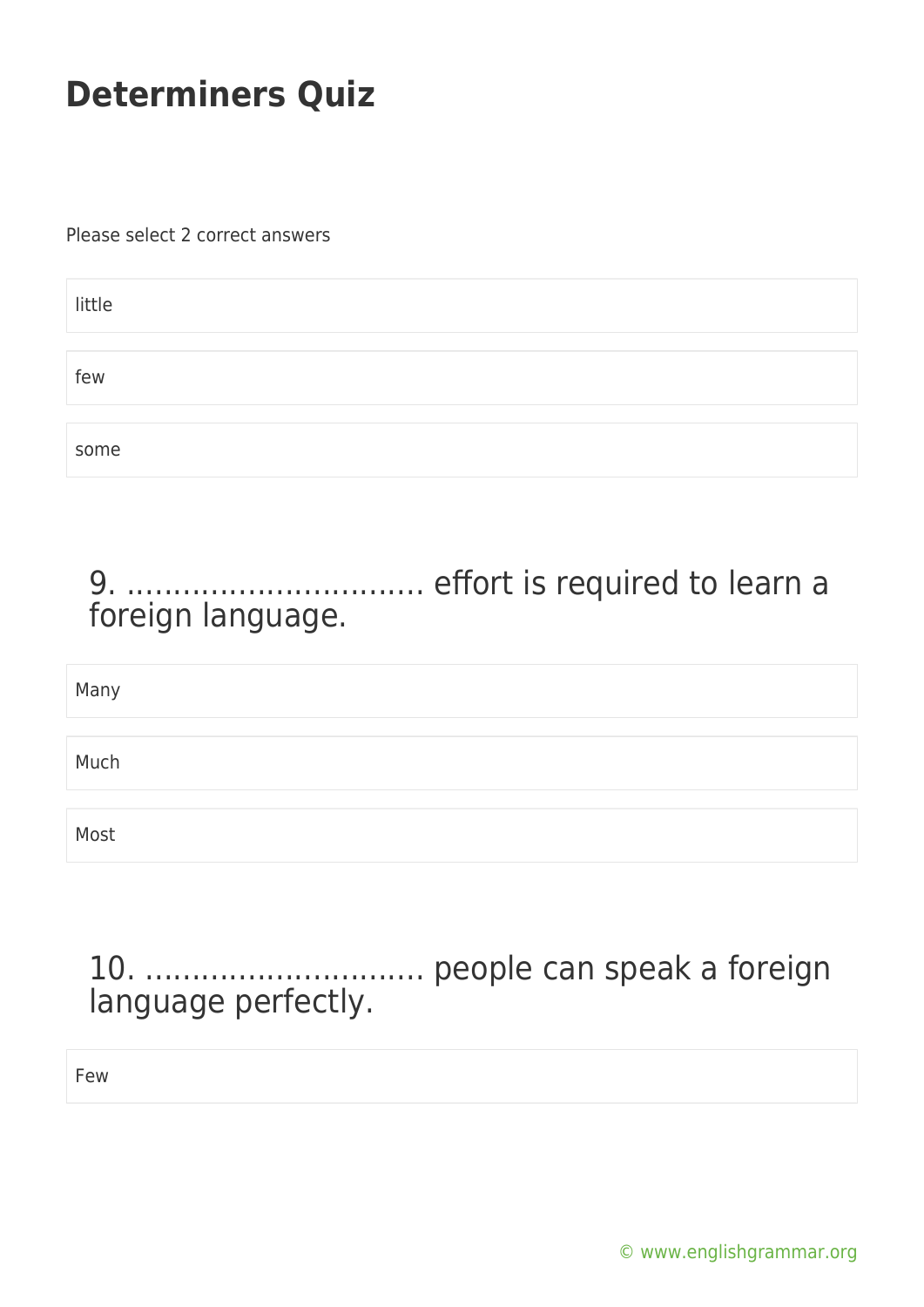| Less |  |  |
|------|--|--|
|      |  |  |
| Much |  |  |

#### 11. ................................ child should go to school

# Every All Most

#### 12. There were very .................................. people at the wedding.

| few  |  |  |
|------|--|--|
|      |  |  |
| less |  |  |
|      |  |  |
| some |  |  |